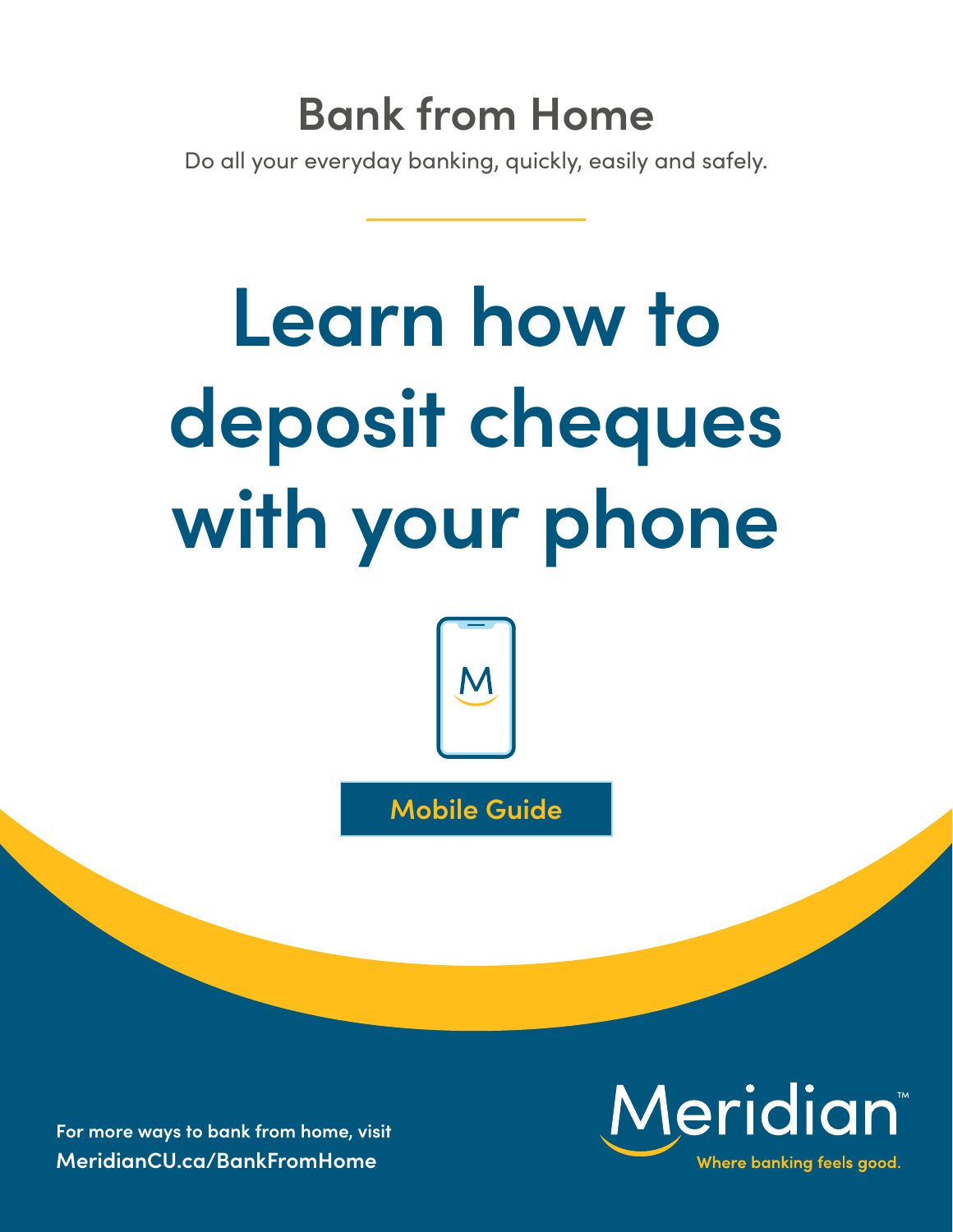|                      | <b>Meridian</b>              |                      |
|----------------------|------------------------------|----------------------|
| <b>Pay Bills</b>     | Transfers (                  | <b>Deposits</b>      |
|                      | <b>My Deposit Accounts</b>   |                      |
|                      | Day to Day Business Expenses |                      |
| Balance<br>Available |                              | \$900.00<br>\$900.00 |
|                      | Online Advantage Savings - 0 | ⋋                    |
|                      |                              |                      |
|                      | <b>Meridian</b>              |                      |
|                      | <b>Deposit Cheques</b>       |                      |
| <b>To Account</b>    |                              |                      |
|                      | Day to Day Business Expenses |                      |
|                      | <b>Deposit Amount</b>        |                      |

## **Step 1: Sign in and get started**

Once you have signed in to mobile banking, tap the blue *Deposits* tab at the top of the screen.

#### Tip!

If you don't see the *Deposits* tab at the top, swipe the blue bar to the left until you see it.

#### **Step 2: Choose an account and a deposit amount**

Tap the drop down arrow under *To Account,* and select the account that you would like to deposit the cheque into.

Enter the dollar amount of the cheque.

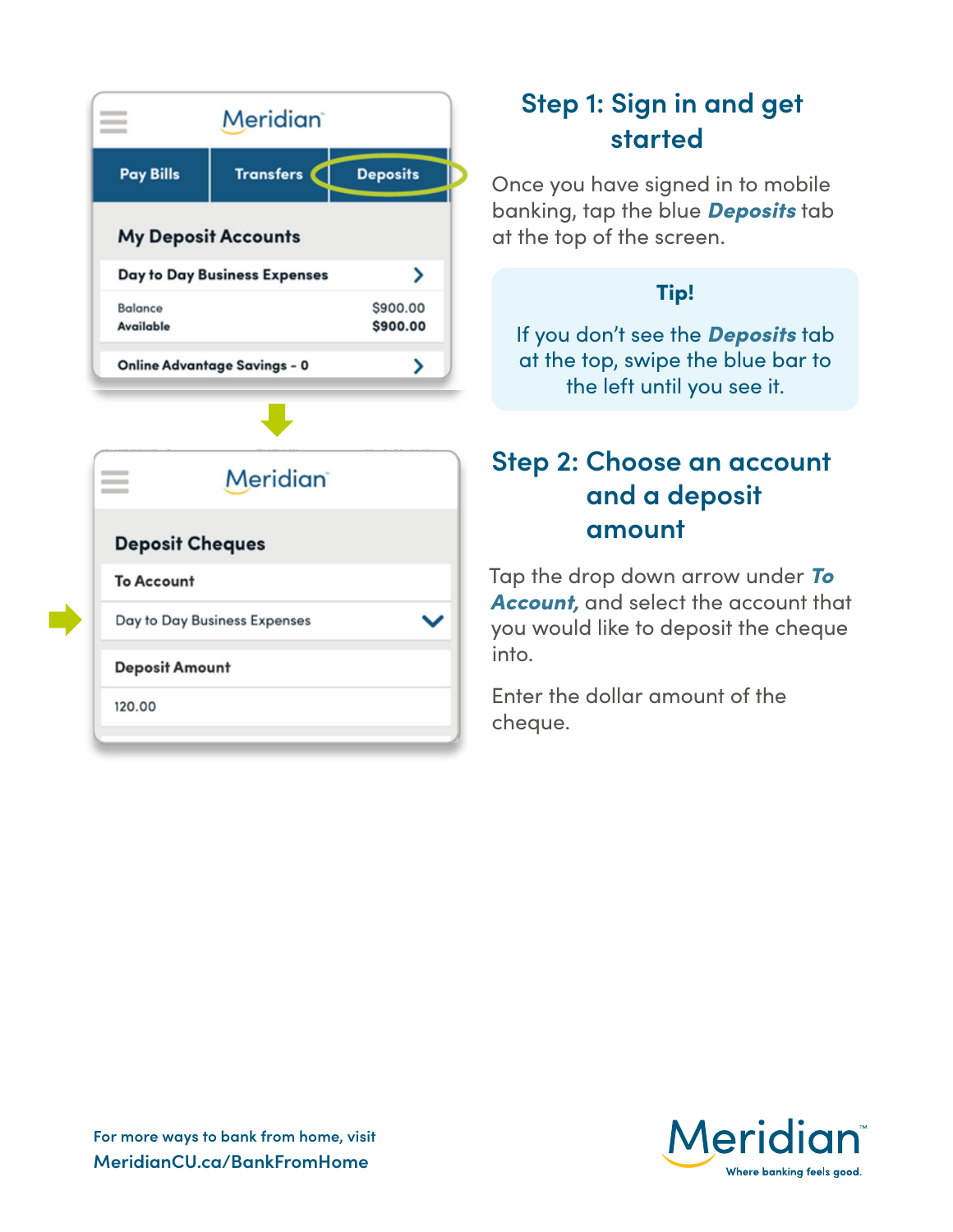| <b>Meridian</b>                                                  |  |  |
|------------------------------------------------------------------|--|--|
| <b>Deposit Cheques</b>                                           |  |  |
| <b>To Account</b>                                                |  |  |
| Day to Day Business Expenses                                     |  |  |
| <b>Deposit Amount</b>                                            |  |  |
| 120.00                                                           |  |  |
| <b>Cheque Front</b>                                              |  |  |
| <b>Take Photo</b><br><b>Upload Photo</b>                         |  |  |
| <b>Cheque Back</b>                                               |  |  |
| <b>Take Photo</b><br><b>Upload Photo</b>                         |  |  |
| Please note: funds may be held in your account<br>until verified |  |  |
| <b>DEPOSIT</b>                                                   |  |  |

### **Step 3: Choose a photo option**

There are two ways to take a photo of the front and back of your cheque before you deposit it.

- 1. If you have already taken a picture of the front and back of your cheque with the camera on your phone, tap the *Upload Photo* option and select the photo of your cheque from your photo library. Then upload photos for the front and the back.
- 2. If you haven't taken a photo of the cheque already, tap the *Take Photo* option in the *Cheque Front* section.



#### Tip!

If this is your first time taking a photo of a cheque in the app, you will be prompted to allow the app to access your camera.

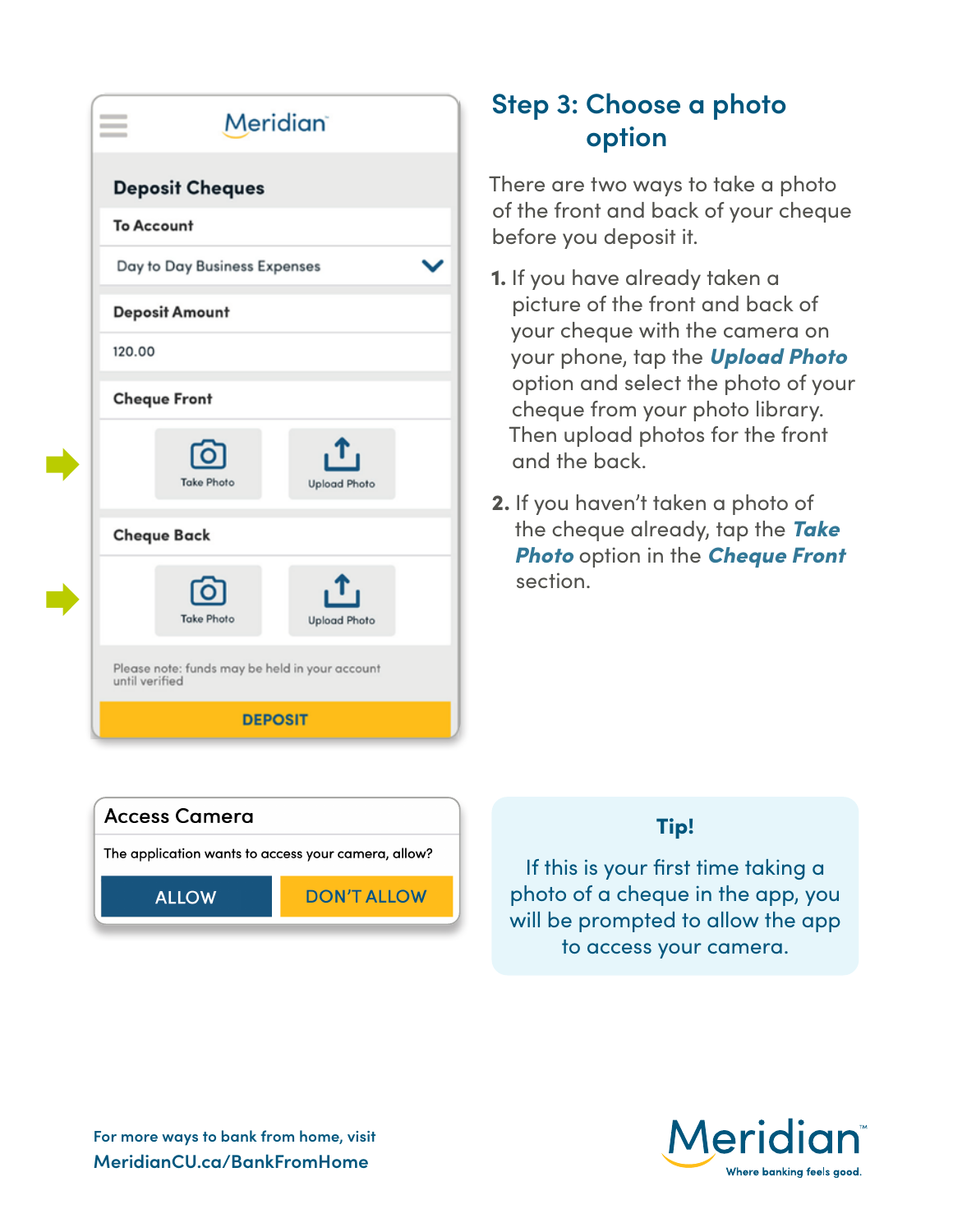

### **Step 4: Take a photo**

When taking a photo of your cheque, make sure that your cheque is face up, on a flat surface with plenty of light. Position the phone so that your cheque is within the grey frame. When it's in frame, tap the capture icon.



If you want to use this photo, tap the check mark icon. If not, tap the try again button.

Do this again for the back of the cheque.

**For more ways to bank from home, visit MeridianCU.ca/BankFromHome**